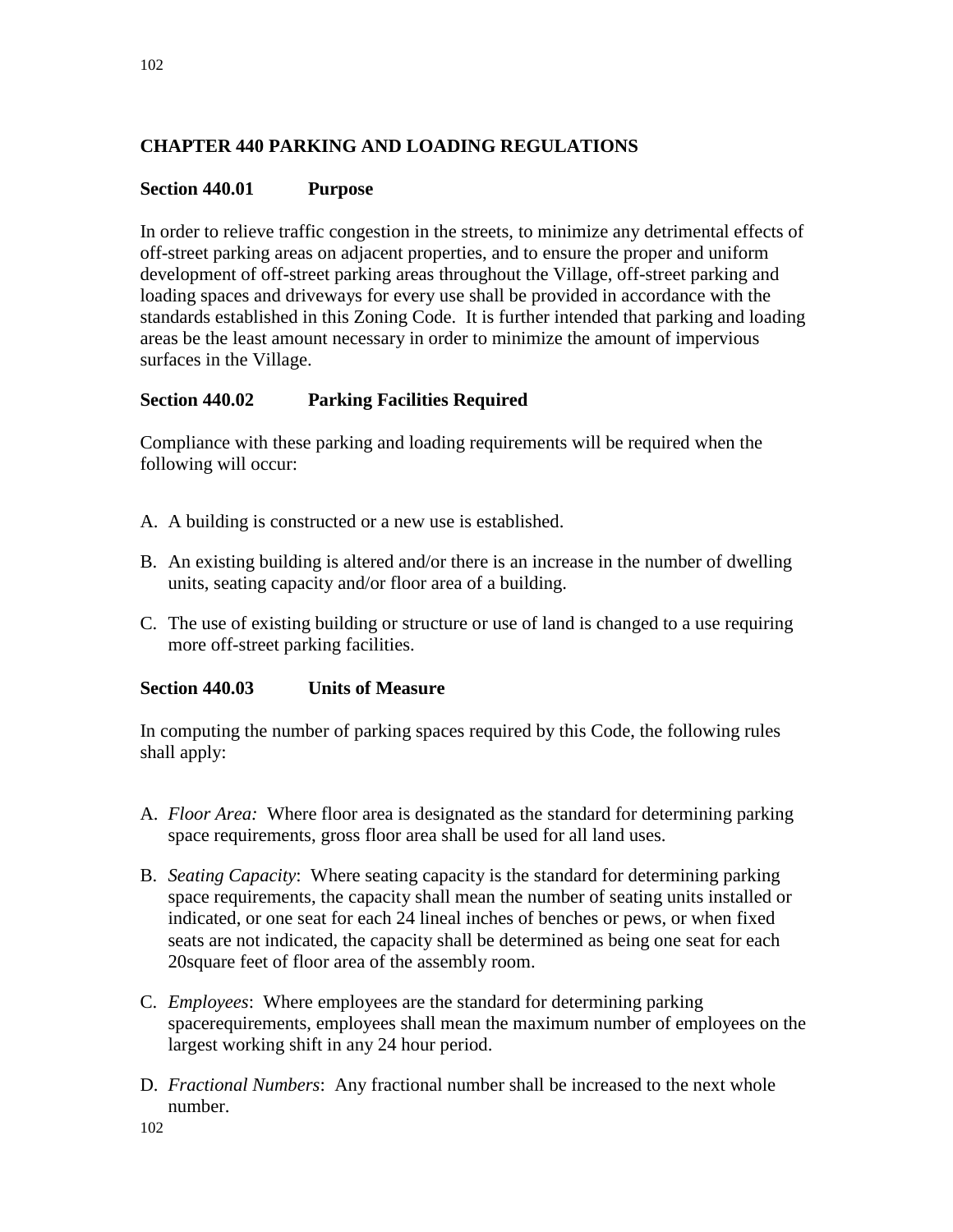**E.** *Mixed Uses:* For mixed uses, the parking spaces shall be the sum of the requirements for the various individual uses computed separately, if they are operating normally during the same hours.

# **Section 440.04 Credits Toward Meeting Parking Requirements**

A. *Credits for On Street Parking*:

Some or all of the requirements for off-street parking spaces may be met by the provision of on-street spaces. Such credit shall be calculated by subtracting the number of marked on-street parking spaces abutting the curb of the lot on which the building or use is located. Marked spaces that extend beyond the side property lines of the lot shall not be used in calculating the credit.

# B. *Credit for Alternative Modes of Transportation*

The minimum number of parking spaces required may be reduced and requirements adjusted subject to site plan approval when the Planning Commission or Board of Zoning Appeals finds that adequate parking is provided for customers, clients, visitors, and employees. An applicant must demonstrate that effective alternatives/alternative modes of transportation other than automobile access exist or will be in place at the time of their application for zoning permit. Alternatives which may be considered under this program include, but are not limited to:

- 1. Vanpools, ride share programs-public or private
- 2. Public Transit System Service
- 3. Flexible Work Hour Schedules
- 4. Bicycle Parking Facilities
- 5. Varied Work Shifts
- 6. Shared Parking Areas

The applicant shall demonstrate how the alternative(s) will be implemented, the permanency of such mode(s), the extent of the program, the number of vehicles the mode(s) will replace, and other pertinent information.

# **Section 440. 05 Exemptions/Allowances for Older Buildings**

In commercial districts, all business uses in structures erected prior to 1940 shall be exempt unless they are enlarged more than 50% of the current floor area. Proof of ability to meet parking needs shall be incorporated in the site plan review application.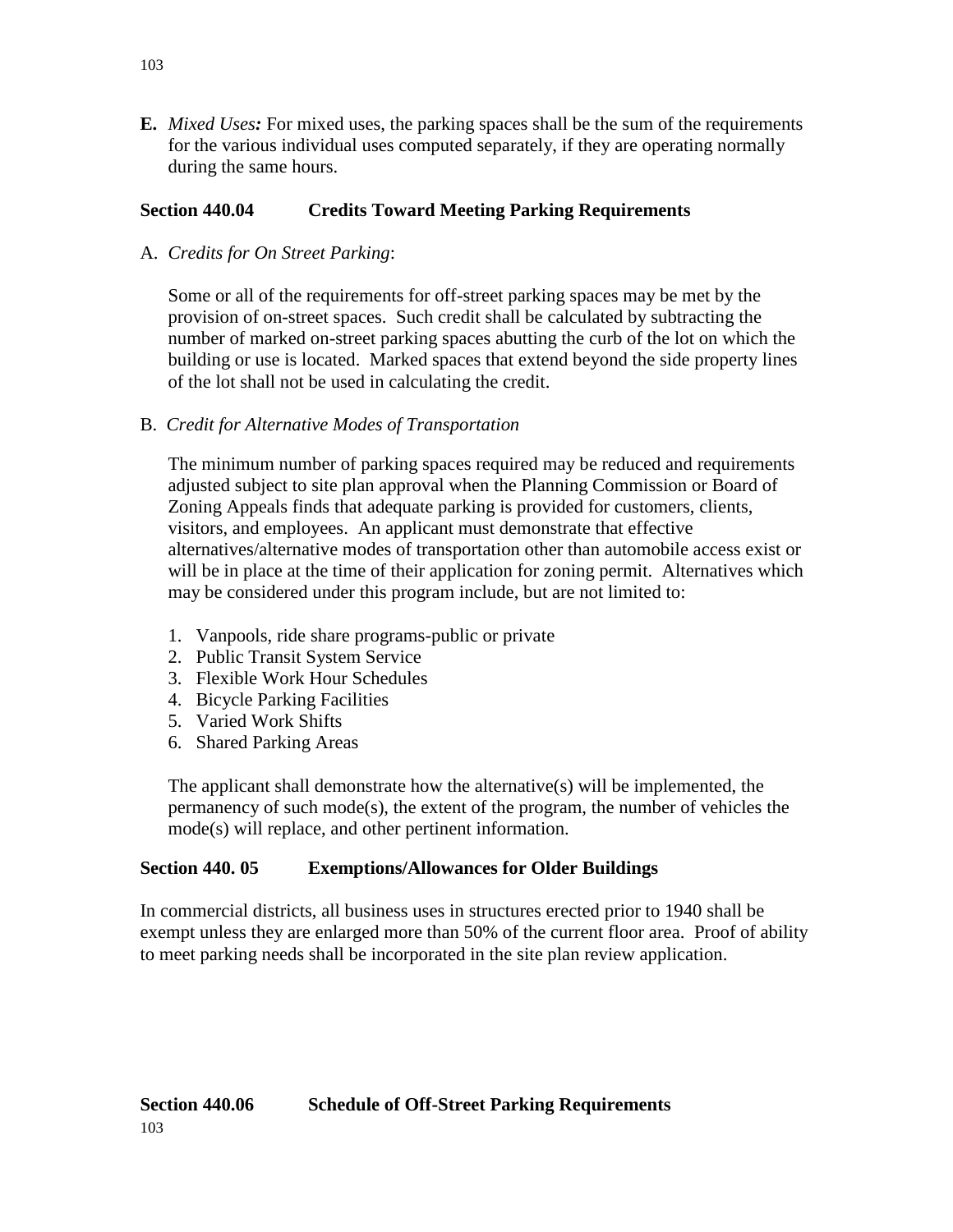A. *Residential Uses*

# **Principle Building or Use 1998 Minimum Spaces Required**

|    | 1. Single and two family dwellings<br>(Attached or detached)         | 2 spaces/dwelling unit                                                                                                                                     |
|----|----------------------------------------------------------------------|------------------------------------------------------------------------------------------------------------------------------------------------------------|
|    | 2. Multi-family units                                                | 2 spaces/dwelling unit                                                                                                                                     |
|    | 3. Assisted living, nursing home,<br>congregate care facility        | 1 space for every 3 beds plus 1 space<br>for every 3 employees.                                                                                            |
|    | B. Office, Professional Service Uses:                                |                                                                                                                                                            |
|    | 1. Business, Professional and Administrative<br><b>Offices</b>       | 1 space per 300 sq. ft. of floor area                                                                                                                      |
| 2. | Medical, Dental Offices, Clinics including<br>urgent care facilities | 1 space per 200 sq. ft. of floor area.                                                                                                                     |
|    | 3. Funeral Homes                                                     | 1 space/50 sq. ft of floor area of<br>assembly room or 1 space for every<br>4 seats, whichever is greater                                                  |
|    | 4. Hospitals                                                         | 1 space for every 2 beds, plus 1<br>space for every 3 employees                                                                                            |
|    | 5. Veterinarian Office                                               | 1 space/300 sq. ft of floor area                                                                                                                           |
|    | C. Retail/Service Uses                                               |                                                                                                                                                            |
|    | 1. Retail or personal service uses                                   | 1 space/200 sq. ft of floor area                                                                                                                           |
|    | 2. Bank, Financial establishments                                    | 1 space/250 sq. ft of floor area                                                                                                                           |
|    | 3. Beauty parlors/barber shops                                       | 2 spaces per chair                                                                                                                                         |
|    | 4. Self service laundry                                              | 1 space/4 washing machines                                                                                                                                 |
|    | 5. Restaurants-table service                                         | 1 space/50 sq. ft of floor area or<br>1 space for every 2 seats of seating<br>capacity, whichever is greater, plus<br>one space for each delivery vehicle. |
|    | 6. Restaurants-counter service                                       | 1 space/50 square ft of floor area.<br>plus one space for each delivery                                                                                    |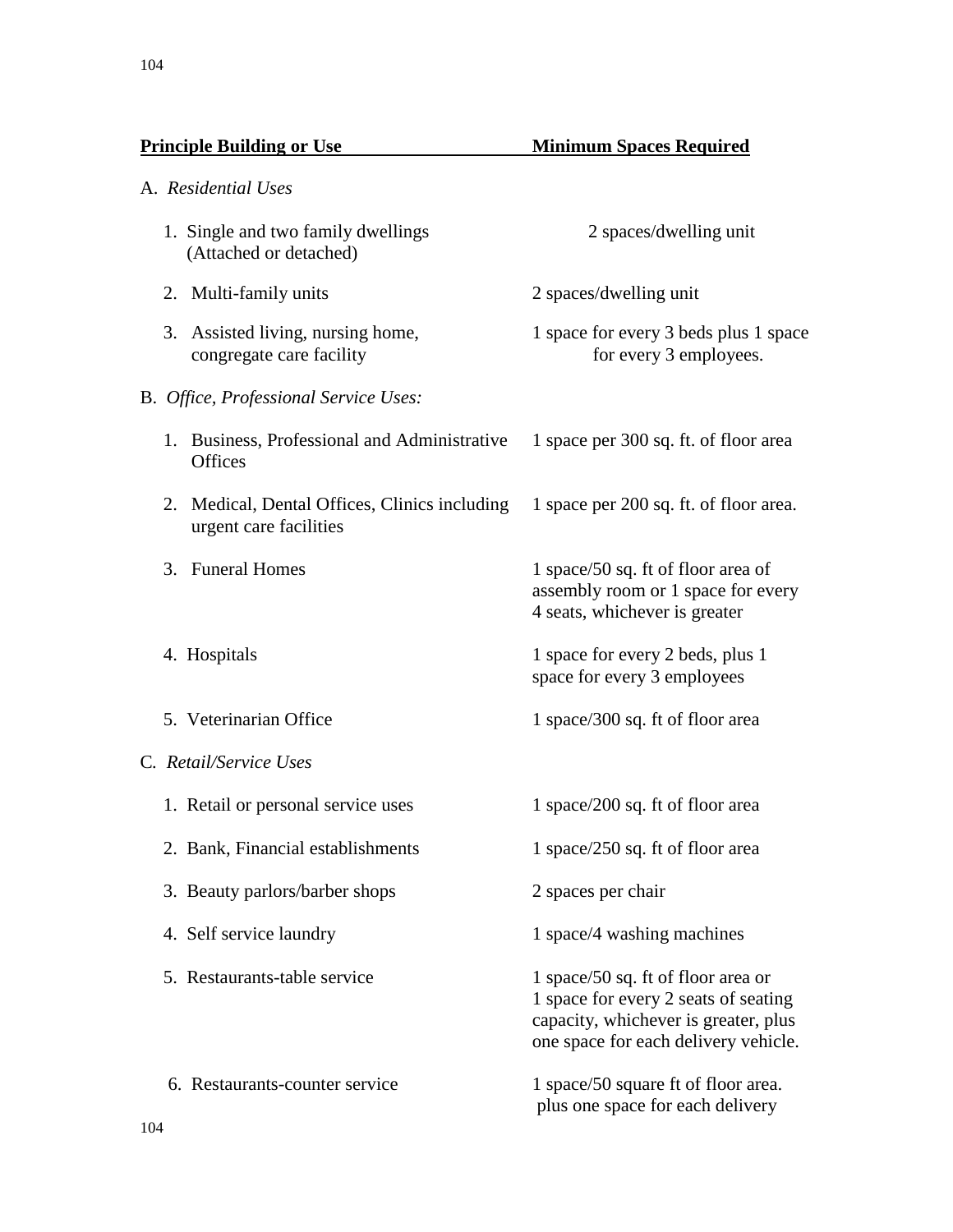# Vehicle

| 7. Snack bars associated with a principal<br>area.<br>use                                                                                                                             | 1 space/50 square ft of floor                                                                                 |
|---------------------------------------------------------------------------------------------------------------------------------------------------------------------------------------|---------------------------------------------------------------------------------------------------------------|
| 8. Furniture and appliance; building<br>materials sales, supply; showrooms<br>of plumbers, decorators, electricians<br>or similar trades; nursery and garden<br>supply establishments | 1 space/400 sq. ft. of floor area                                                                             |
| 9. Hotels and motels                                                                                                                                                                  | 1 space/guest room or suite plus 1<br>space/every 2 employees                                                 |
| 10. Bed and Breakfast                                                                                                                                                                 | 1 space/guest room in addition to<br>parking required for dwelling                                            |
| D. Automotive Uses                                                                                                                                                                    |                                                                                                               |
| 1. Gasoline Station                                                                                                                                                                   | 1 space/employee                                                                                              |
| 2. Auto service station, auto repair<br>garage, other similar business                                                                                                                | 2 spaces per service bay, plus 1<br>space/employee                                                            |
| 3. Car/Truck Wash Facilities                                                                                                                                                          | 1 space/employee                                                                                              |
| 4. Car/Truck sales/rental facilities                                                                                                                                                  | 1 space/400 sq. ft of floor area of<br>sales room, plus 1 space for each<br>service stall in the service room |
| E. Commercial Entertainment/Recreation Use                                                                                                                                            |                                                                                                               |
| 1. Indoor Theaters                                                                                                                                                                    | 1 space/every 3 seats of seating<br>capacity                                                                  |
| 2. Auditoriums and other places of<br>public assembly                                                                                                                                 | 1 space/every 4 seats of seating<br>capacity                                                                  |
| 3. Dance halls, private clubs                                                                                                                                                         | 1 space/50 sq. feet of floor area                                                                             |
| 4. Bowling alleys                                                                                                                                                                     | 4 spaces/lane                                                                                                 |
| 5. Sports fitness centers                                                                                                                                                             | 1 space/200 sq. ft of exercise area                                                                           |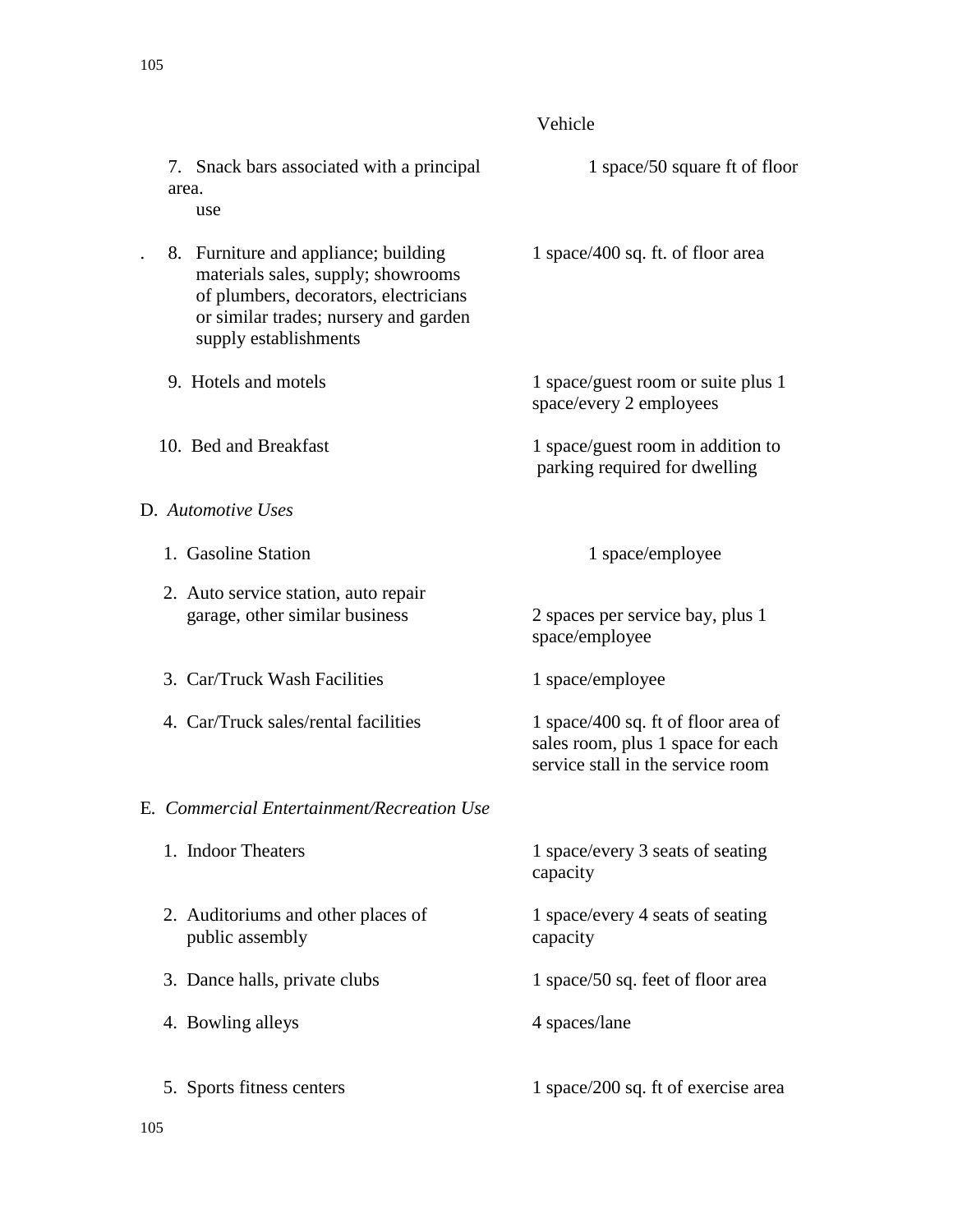|                                                                                                             | including locker and equipment<br>rooms                                                                                                        |
|-------------------------------------------------------------------------------------------------------------|------------------------------------------------------------------------------------------------------------------------------------------------|
| 6. Golf course                                                                                              | 8 spaces/green                                                                                                                                 |
| 7. Miniature golf                                                                                           | 2 space/hole                                                                                                                                   |
| 8. Golf driving range                                                                                       | 3 spaces/tee                                                                                                                                   |
| 9. Tennis, Racquet Ball, Handball courts                                                                    | 4 spaces/court                                                                                                                                 |
| 10. Swimming pools, public and private<br>(not associated with residences)                                  | 1 space/50 sq. ft. of defined active<br>recreation area including water, lawn<br>deck and bathhouse                                            |
| 11. Other outdoor recreation facilities<br>F. General Commercial and Industrial Uses:                       | 1 space/every 4 seats of bleacher<br>capacity                                                                                                  |
| 1. Wholesale marketing and distribution of<br>goods; storage; warehousing of goods;<br>printing; publishing | 1 space/800 sq. ft. of floor area                                                                                                              |
| 2. Research and testing labs                                                                                | 1 space/400 sq. ft of floor area                                                                                                               |
| 3. All other types of industrial uses                                                                       | 1 space/400 sq. ft. of floor area                                                                                                              |
| 4. Mini/self storage                                                                                        | 1 space/every 10 individual storage<br>plus 1 space per employee of the<br>facility to be located at the office.                               |
| G. Educational Facilities                                                                                   |                                                                                                                                                |
| 1. Elementary, middle/junior high schools                                                                   | 2 spaces/classroom plus 1<br>space/every 4 seats in the largest<br>assembly hall.                                                              |
| 2. Senior high school                                                                                       | 1 space/2 teachers, employees, and<br>administrators, plus 1 space/10<br>students, plus 1 space/every 4 seats<br>in the largest assembly hall. |
| 3. Colleges                                                                                                 | 1 space/5 students based upon<br>maximum capacity                                                                                              |
| H. Community Facilities                                                                                     |                                                                                                                                                |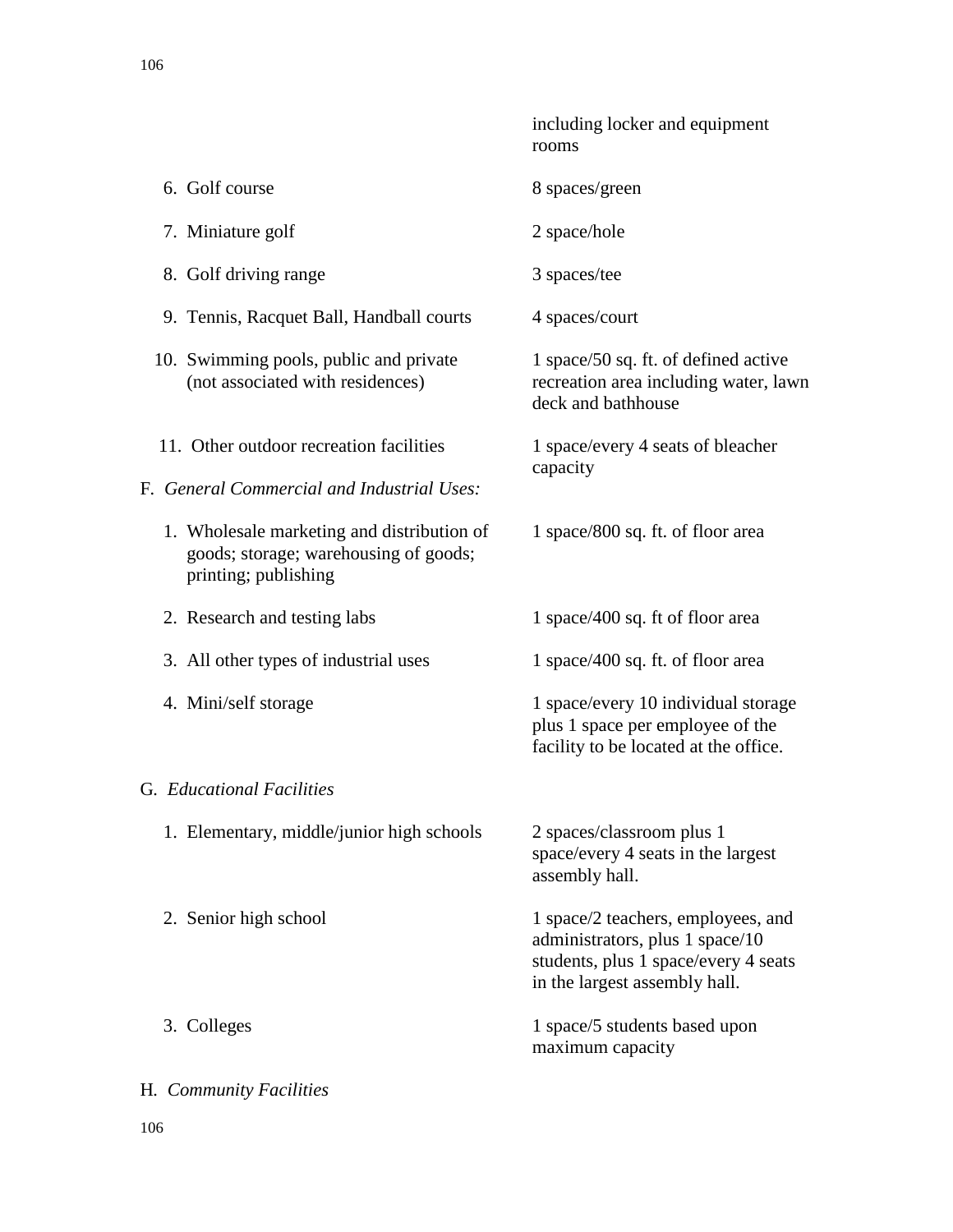| 1. Churches and other places of worship                                            | 1 space/every 4 seats of seating<br>capacity in the principal assembly<br>area.                   |
|------------------------------------------------------------------------------------|---------------------------------------------------------------------------------------------------|
| 2. Library, museum, community center<br>or similar public or semi public buildings | 1 space/every 4 seats in any<br>assembly area plus 1 space/500<br>sq. ft. of remaining floor area |
| 3. Child day care center                                                           | 1 space/8 students, based on centers<br>regulated capacity                                        |
| 4. Adult day care facility                                                         | 1 space/10 adults, based on the<br>facility's regulated maximum<br>capacity                       |

# **Section 440. 07 Off Street Waiting Spaces For Drive Through Facilities**

Drive through facilities which by their nature create lines of customers waiting to be served within automobiles shall provide off-street waiting spaces, on the same lot as the use, in addition to the required number of parking spaces specified in Schedule 440.06 in accordance with the following requirements:

# *A. Minimum Number of Waiting Spaces:*

|    | 1. Establishments serving and/or selling food and/or drinks                                                                           | 8 waiting spaces                                                                                                            |
|----|---------------------------------------------------------------------------------------------------------------------------------------|-----------------------------------------------------------------------------------------------------------------------------|
| 2. | Automatic car wash facilities where a chain conveyor or<br>other similar method is used to move the vehicle through<br>the structures | 8 waiting spaces                                                                                                            |
|    | 3. Facilities with service windows or service entrances such<br>as banks, ticket booths, and similar facilities                       | 8 waiting spaces, but<br>not less than 5 spaces<br>per window or stall<br>when there are 2 or<br>more windows or<br>stalls. |
|    | 4. Self serve car wash facilities                                                                                                     | 4 waiting spaces/stall                                                                                                      |
|    | 5. Gasoline Stations                                                                                                                  | 2 waiting spaces per<br>accessible side of a<br>gasoline pump island                                                        |

#### **Section 440.08 Handicapped Parking**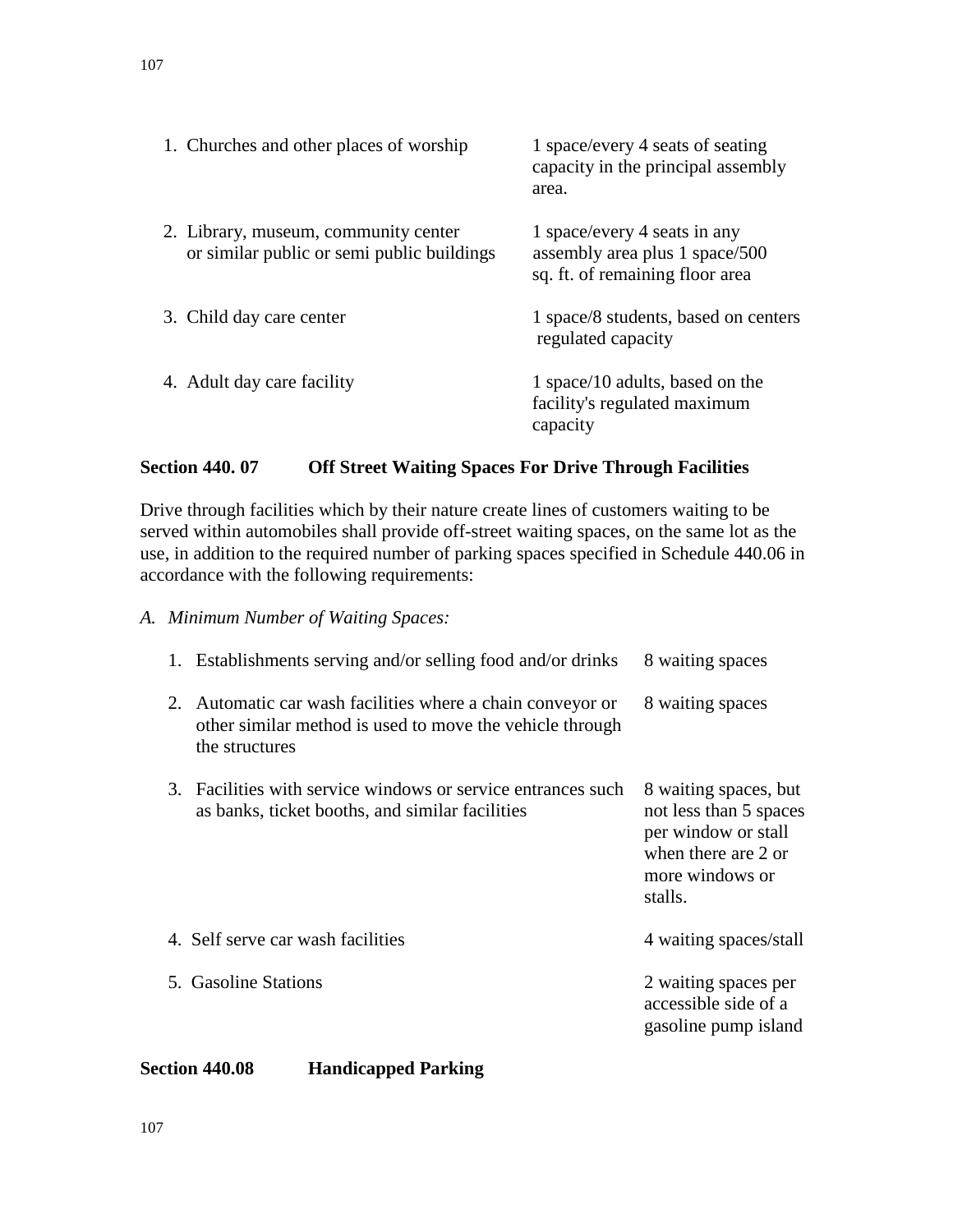Parking facilities serving buildings and facilities required to be accessible to the physically handicapped, shall have conveniently located designated spaces provided as follows:

| Schedule 440.00<br><b>Handicapped Farking Space Requirements</b> |                                                           |  |
|------------------------------------------------------------------|-----------------------------------------------------------|--|
| TOTAL SPACES IN LOT/STRUCTURE                                    | NUMBER OF DESIGNATED<br><b>ACCESSIBLE SPACES REQUIRED</b> |  |
| Up to $100$                                                      | One space per 25 parking spaces                           |  |
| 101 to 200                                                       | 4 spaces plus 1 per 50 spaces over 100                    |  |
| 201 to 500                                                       | 6 spaces plus 1 per 75 spaces over 200                    |  |
| over 500                                                         | 10 spaces plus one per 100 spaces over<br>500             |  |

*Schedule 440.08* **Handicapped Parking Space Requirements**

#### **Section 440.09 Shared Parking**

To the maximum extent possible, parking areas shall be shared with adjacent uses. A written agreement for joint use of such spaces, approved by Planning Commission, shall be filed with the application for a zoning permit. This approval may occur during the site plan review in reviewing parking/circulation plans. Development or reuse plans which show a reduction in parking spaces required may be approved if it can be shown that the number of spaces shown is appropriate and is consistent with these regulations when it is determined that:

- A. For a mixed use project, or a single use project for which the different components of the use have different parking requirements, because of varying peak demands, the uses can be adequately accommodated with a lesser number of parking spaces than that which is required based on the sum of the various uses computed separately.
- B. The required parking spaces for a proposed use can be accommodated on an adjacent or nearby site and binding arrangements are made between the businesses and other property owners that are not normally open, used or operated during the same hours to share parking facilities in order to meet their parking requirements.

#### **Section 440.10 Location of Off-Street Parking Spaces**

- A. Parking spaces for all detached one and two-family residential uses shall be located on the same lot as the use that they are intended to serve.
- B. Parking spaces for other residential uses, ie., multifamily, shall be located within 300 feet of the entrance of principal use they are intended to serve.

C. Parking spaces for all other uses shall be located within 500 feet of the principal use they are intended to serve.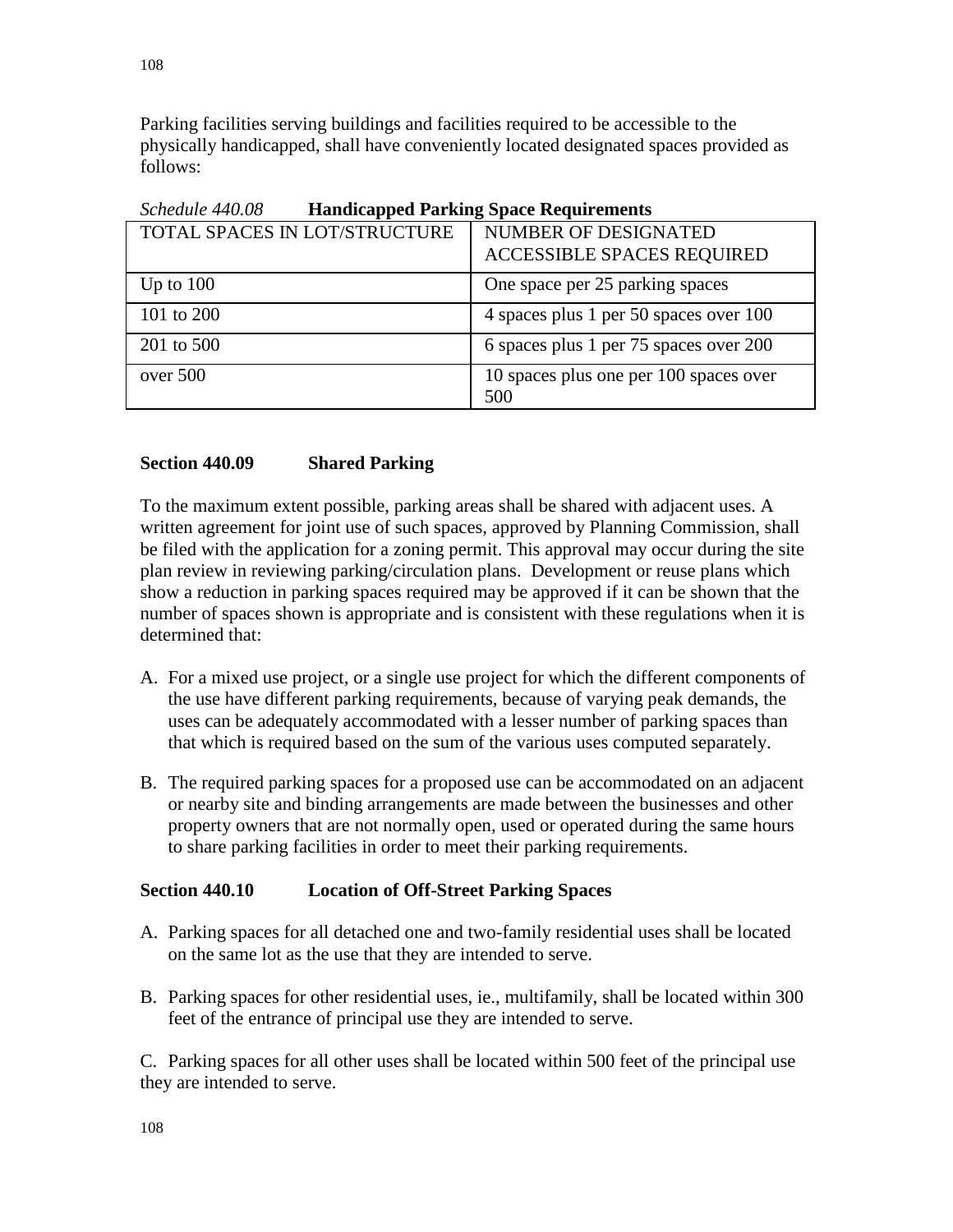E. All off street parking areas constructed to meet these requirements shall be constructed at the rear of the building or side of the building. No parking shall be permitted in the front of the structure.

# **Section 440.11 Dimensions of Parking Spaces and Aisles**

A parking space shall have a minimum rectangular dimension of not less than nine (9) feet in width and eighteen (18) feet in length. All dimensions shall be exclusive of driveways, aisles, and other circulation areas.

# **Section 440.12 Driveway Access and Aisles**

- *A. Location:* 
	- 1. Driveway entrances and exits must be located at least 50 feet from any street intersection. Any access on State Route 44 or any other major arterial shall also provide sufficient space to provide cars entering lots to efficiently enter the parking area or access to parking to avoid queuing on SR 44 or other major arterials.
	- *2.* Access drives must be located at least 30 feet from another access drive, measured from the edge of the pavement.
	- *3.* Residential drives must be located at least 5 feet from the property line.

# *B. Number of Access Drives:*

1. Parking areas having a capacity of 25 spaces or less shall have one combined entrance/exit drive.

2. Parking areas having a capacity of more than 25 spaces shall have two access drives.

*C. Width of Access Drives*:

The width of access drives for non residential uses shall be no less than 10 feet wide/lane but not more than 12 feet/lane.

D. The radius of the edge of the access drive apron shall be at least 30 feet so that a vehicle may enter from or exit onto the curb lane without obstructing vehicles in other lanes.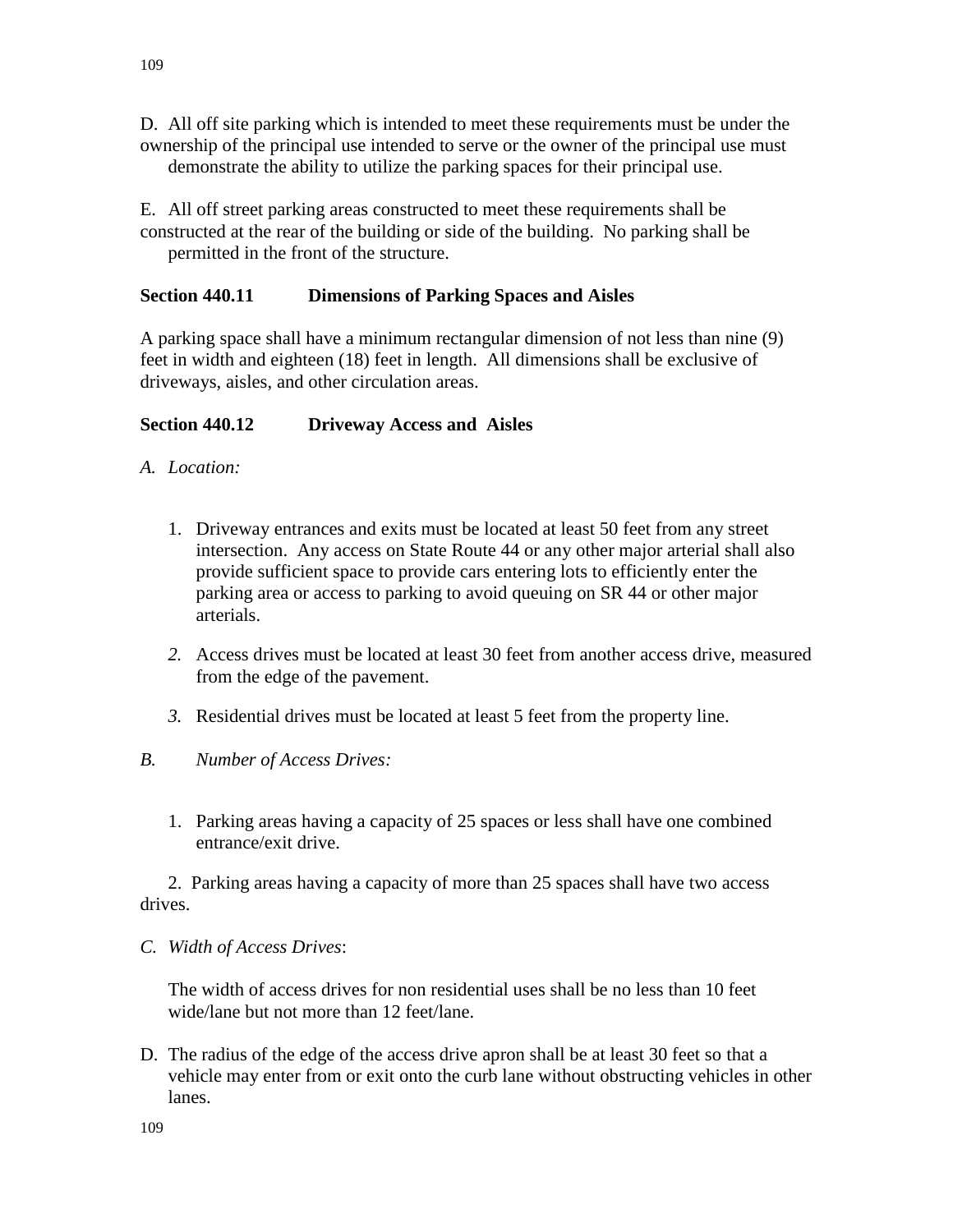- E. In cases where shared access exists, no person shall place, or cause to be placed, any object(s), impediment or obstacle which would obstruct or restrict the use of such shared access. Violations of this section shall be subject to the penalties provided for in Section 650.07 of this Code. *(Ord. 2010-08, eff. 04-15-10)*
- F. Signage must be posted near the entrance and exit to parking areas to warn pedestrians of such entering and exiting traffic.
- G. Driveway aisles shall be not less than twenty five (25) feet wide for ninety degree (90) parking, twelve (12) feet wide for parallel parking, eighteen and one half (18.5) feet for sixty (60) degree parking, and thirteen and one half feet (13.5) feet for forty five (45) degree parking, and eleven feet (11) feet for thirty (30) degree parking.

### **Section 440.13 Off-Street Loading Regulations**

- A. Off-street loading spaces with proper access from a street, service drive, alley, shall be provided whenever the normal operation of any development requires that goods, merchandise or equipment be routinely delivered to or shipped from that development/use.
- B. The loading and unloading area must be of sufficient size to accommodate the numbers and types of vehicles that are likely to use this area, given the nature of the development proposed.
- C. The minimum dimensions of a loading space shall be 12 feet wide by 50 feet in length and have overhead clearance of 15 feet, and shall be exclusive of any driveways, aisles, and other circulation areas.
- D. Loading and unloading areas shall be so located and designed that the vehicles intended to use them can maneuver safely and conveniently to and from a public rightof way and complete the loading and unloading operations without obstructing or interfering with any public right-of way or any parking space or parking lot aisle.
- E. No area allocated to loading and unloading facilities may be used to satisfy the area requirements for off-street parking, nor shall any portion of any off-street parking area, sidewalk, street or other public rights of way be used to satisfy the area requirements for loading and unloading facilities nor shall vehicles be parked on such areas during loading and unloading.
- F. Off street loading spaces shall not be used for the repair or servicing of motorvehicles.
- G. All loading spaces shall be located on the same lot as the use served except within the V-C District.
- H. Loading spaces within the V-C District may be shared, provided that space meeting the requirements of this code can be met for each use during peak delivery/pick up

110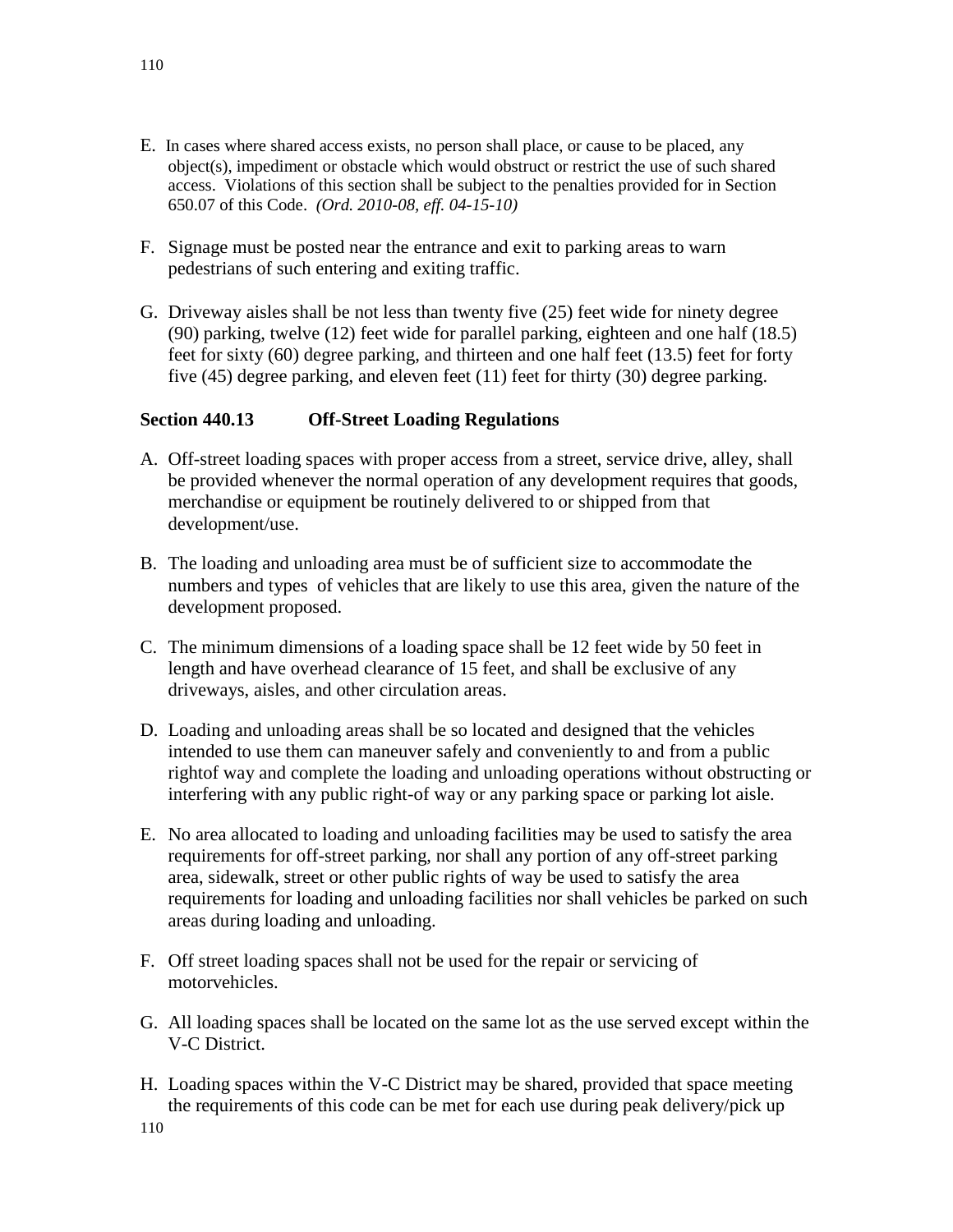times.

*Schedule 440.13*

| <b>SCHEDULE OF REQUIRED OFF</b><br><b>STREET LOADING SPACES</b> |                                          |  |  |
|-----------------------------------------------------------------|------------------------------------------|--|--|
| <b>Gross Floor Area of Structure (Square</b><br>Feet)           | <b>Number of Required Loading Spaces</b> |  |  |
| Up to 10,000                                                    | $\overline{0}$                           |  |  |
| 10,001-50,000                                                   | $\mathbf{1}$                             |  |  |
| 50,001-100,000                                                  | $\overline{2}$                           |  |  |
| 100,001-200,000                                                 | 3                                        |  |  |
| 200,001-400,000                                                 | 4                                        |  |  |
| For each additional 100,000 square feet                         |                                          |  |  |

add 1 additional loading space

#### **Section 440.14 Design and Maintenance**

- A. *Setbacks*: Parking spaces and areas shall conform to the requirements for accessory uses for the District in which they are located, but in no case shall be any closer than 5 feet to a property line.
- B. *Lighting:* Any parking and loading area which is intended to be used during non daylight hours shall be properly illuminated to avoid accidents and to enhance safety for the users of such areas. Any lights used to illuminate a parking or loading area shall be designed and arranged as to reflect the light away from the adjoining property. No open light sources such as stringing of light bulbs shall be permitted. Lighting shall not produce hazardous glare for drivers of vehicles or pedestrians.
- C. *Surfacing*: All off-street parking and loading facilities including parking spaces, loading spaces, access drives and aisles (except for single, two family, and agricultural uses) shall be improved with asphalt bituminous concrete, cement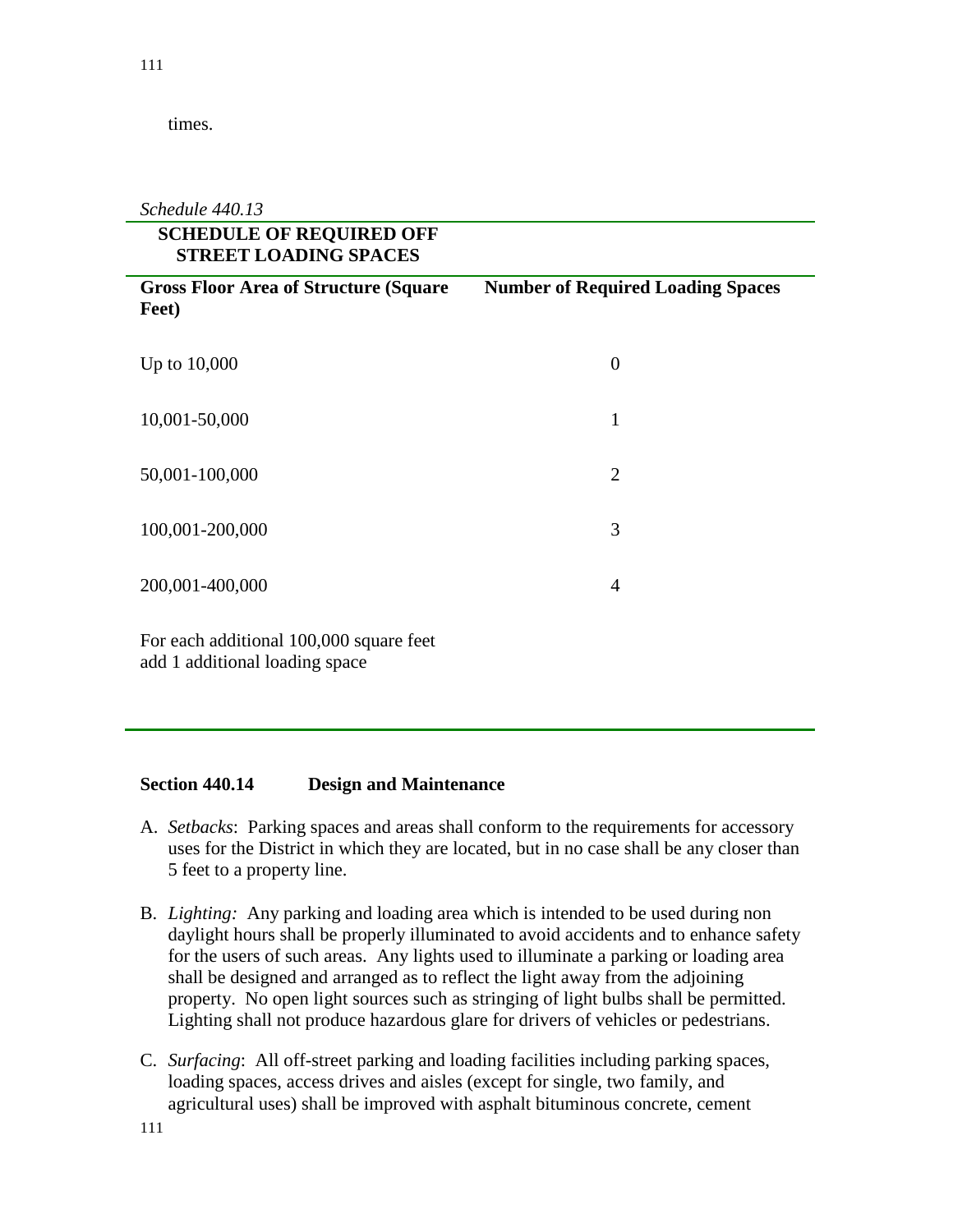concrete, or equivalent paved surfacing. Such paving material and base material shall be capable of supporting anticipated loads without damage for a reasonable period of time. The owner, at their own expense, shall maintain the surface in a smooth and dust free condition and repair any disintegration of the surface by patching or resealing when such disintegration occurs.

Alternate parking area material/surface may be approved by the Planning Commission at the time of site plan review, if such surface/materials are low

maintenance, capable of supporting projected traffic and weight, present no additional safety risks than paved surfacing would, are not likely to become a nuisance and would result in less storm water runoff than an impervious surface.

D. *Drainage*: All parking and loading areas shall be designed and constructed to provide for proper drainage of surface water to prevent the drainage of such water on to adjoining properties, walkways or creation of a hazardous condition on any street. Drainage plans shall be reviewed and approved by the Village Engineer.

#### **Section 440.15 Parking Lot Buffering and Landscaping Requirements**

- A. *Buffering and Screening*
	- 1. All parking lots and loading areas that abut a street right of way shall be buffered from the right of way by a landscaped area, exclusive of sidewalks or utility easements, no less than four (4) feet wide in which is located a continuous row of evergreen shrubs no less than 3.5 feet high, nor more than six feet high, or a combination of such shrubs and shade and ornamental trees. Parking lots adjacent to residential properties require screening either through walls, opaque fences, berming or complete landscape screening containing evergreens that will grow to six feet in height and 75% opacity within 2 years of planting, or a combination to achieve complete year around screening of the parking area from residential view.
	- 2. In cases where substantial grading is necessary that results in a parking lot lower in elevation than the surrounding or adjacent right of way, the resulting embankment must be planted with low shrubs and shade or ornamental trees.
	- 3. Where berming is used, slopes shall not exceed 25% for grass covered areas. Berms planted with ground cover and shrubs may be steeper, however, no slope shall exceed 50%.
	- 4. In cases where quality woodlands exist, preserve the existing trees between the parking lot and the right of way. Provide additional evergreen shrubs if needed to achieve an effective visual buffer.
	- 5. Parking lot perimeters: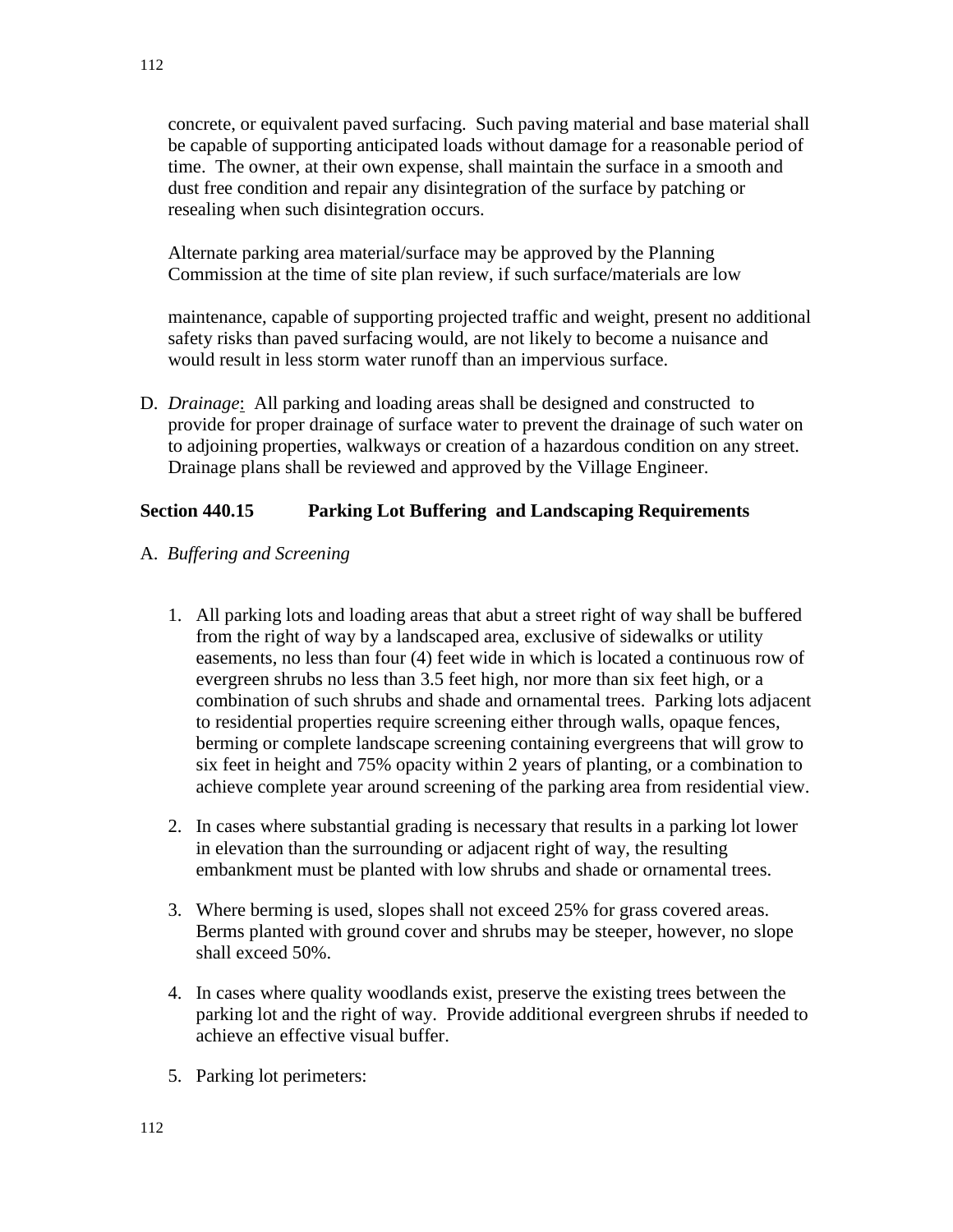- a. When abutting non-residential uses, a minimum landscaped buffer of 3 feet is required from lot lines. Landscaped buffers may be a combination of evergreens, deciduous trees, shrubs, and perennials native to this area. There shall be a minimum of one shade tree per 40 feet of perimeter. Additional shade trees may be necessary to effectively shade/screen the parking lot.
- b. Where quality woodlands exist, a minimum of 25 feet of such vegetation shall be preserved along the perimeter of the lot. Additional evergreen shrubs shall be provided if necessary.

The Planning Commission may require additional buffer area and screening for high impact uses.

### B. *Parking Lot Interior Landscaping*

 1. No less than 10% of the interior of parking areas must be landscaped. This is necessary to break up the visual expansiveness of lots and to reduce glare and heat. Amounts greater than 10% interior landscaping may be necessary to effectively shade the parking lot, reduce the impact of noise and fumes as well as the visual impact of glare, headlights, parking lot lights from the public right of way and from adjoining properties .

To achieve these objectives, the following shall be utilized at a minimum:.

- a. Create planting islands to be located throughout the lot and planted with shade trees, low shrubs and/or ground cover. These should be located at the ends of parking rows.
- b. Provide landscaped islands a minimum of 9 feet wide between every 10-15 spaces that shall include shade trees. There shall be one shade tree planted and maintained on every island.
- c. All trees shall be no less than 2" diameter at breast height and each tree shall be provided with at least 40 square feet of unpaved area around its trunk.
- 2. Within the interior, landscaping shall be used to delineate vehicular and pedestrian circulation patterns. Clear legible signs, different color and texture paving materials, raised areas, and other techniques should be used to further direct the flow of both vehicular and pedestrian traffic within the lot.
- 3. General Guidelines for All Parking Lots:
	- a. Use deciduous shade trees with ground cover or low shrubs as the primary landscape material within parking lots. Avoid tall shrubs or low branching trees that will restrict visibility.
	- b. For planted islands that are parallel to spaces, islands should be a minimum of 9 feet wide to allow doors to open.
	- c. For planted islands that are perpendicular to spaces, islands should be a